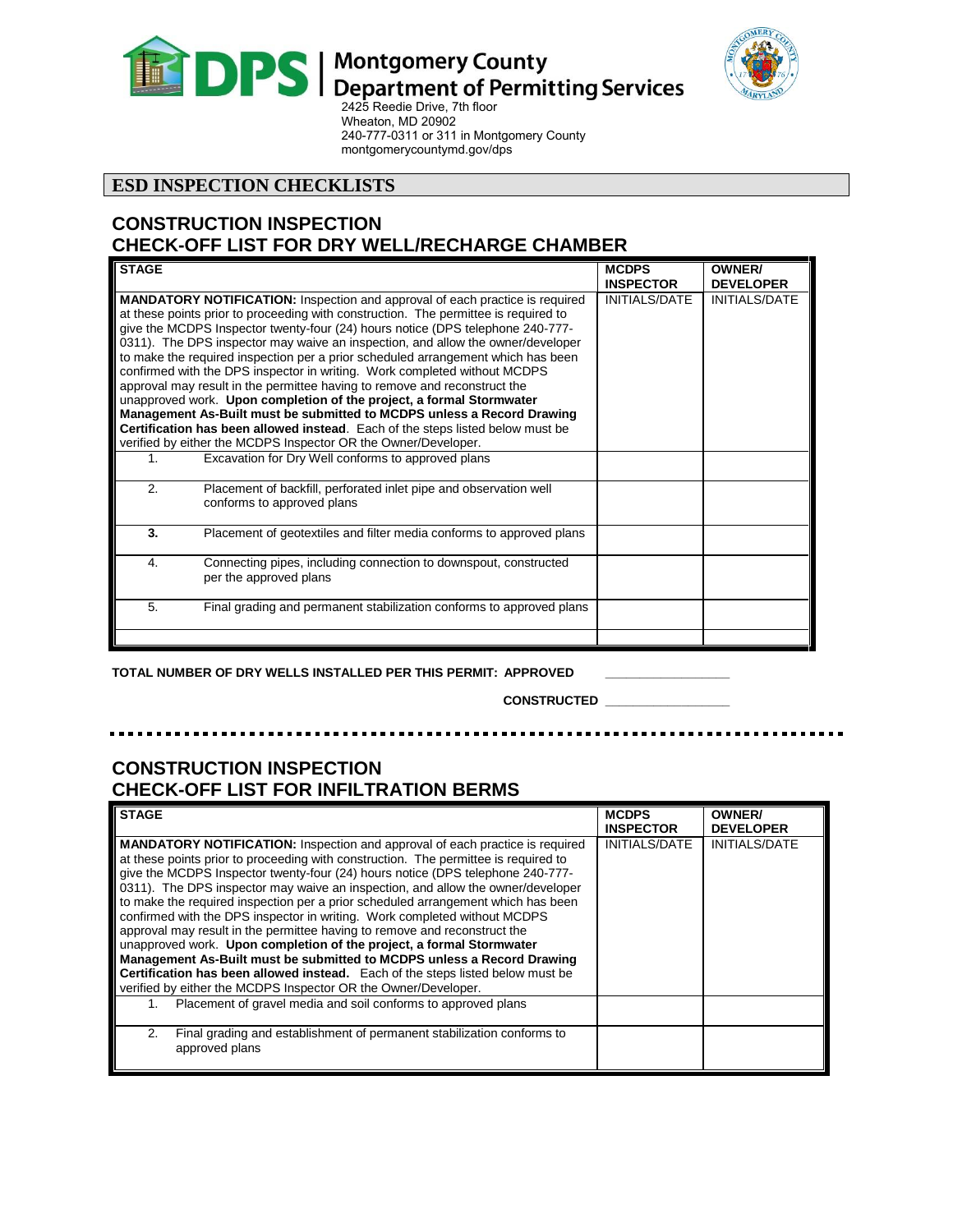



2425 Reedie Drive, 7th floor Wheaton, MD 20902 240-777-0311 or 311 in Montgomery County [montgomerycountymd.gov/dps](http://www.montgomerycountymd.gov/permittingservices) 

# **CONSTRUCTION INSPECTION**

**CHECK-OFF LIST FOR SUBMERGED GRAVEL WETLANDS**

| <b>STAGE</b>                                                                                                                                                                                                                                                                                                                                                                                                                                                                                                                                                                                                                                                                                                                                                                                                                                                                                          | <b>MCDPS</b><br><b>INSPECTOR</b> | <b>OWNER/</b><br><b>DEVELOPER</b> |
|-------------------------------------------------------------------------------------------------------------------------------------------------------------------------------------------------------------------------------------------------------------------------------------------------------------------------------------------------------------------------------------------------------------------------------------------------------------------------------------------------------------------------------------------------------------------------------------------------------------------------------------------------------------------------------------------------------------------------------------------------------------------------------------------------------------------------------------------------------------------------------------------------------|----------------------------------|-----------------------------------|
| <b>MANDATORY NOTIFICATION:</b> Inspection and approval of each practice is required<br>at these points prior to proceeding with construction. The permittee is required to<br>give the MCDPS Inspector twenty-four (24) hours notice (DPS telephone 240-777-<br>0311). The DPS inspector may waive an inspection, and allow the owner/developer<br>to make the required inspection per a prior scheduled arrangement which has been<br>confirmed with the DPS inspector in writing. Work completed without MCDPS<br>approval may result in the permittee having to remove and reconstruct the<br>unapproved work. . Upon completion of the project, a formal Stormwater<br>Management As-Built must be submitted to MCDPS unless a Record Drawing<br>Certification has been allowed instead. Each of the steps listed below must be<br>verified by either the MCDPS Inspector OR the Owner/Developer. | <b>INITIALS/DATE</b>             | <b>INITIALS/DATE</b>              |
| Excavation to subgrade conforms to approved plans<br>1.                                                                                                                                                                                                                                                                                                                                                                                                                                                                                                                                                                                                                                                                                                                                                                                                                                               |                                  |                                   |
| 2.<br>Placement of backfill of perforated inlet pipe and observation well conforms<br>to approved plans                                                                                                                                                                                                                                                                                                                                                                                                                                                                                                                                                                                                                                                                                                                                                                                               |                                  |                                   |
| 3.<br>Placement of geotextiles and all filter media conforms to approved plans                                                                                                                                                                                                                                                                                                                                                                                                                                                                                                                                                                                                                                                                                                                                                                                                                        |                                  |                                   |
| Construction of any appurtenant conveyance systems such as diversion<br>4.<br>structures, inlets, outlets, and flow distribution structures conforms to<br>approved plans                                                                                                                                                                                                                                                                                                                                                                                                                                                                                                                                                                                                                                                                                                                             |                                  |                                   |
| Final grading and establishment of permanent stabilization conform to<br>5.<br>approved plans                                                                                                                                                                                                                                                                                                                                                                                                                                                                                                                                                                                                                                                                                                                                                                                                         |                                  |                                   |

**TOTAL NUMBER OF SUBMERGED GRAVEL WETLANDS INSTALLED PER THIS PERMIT:** 

**APPROVED \_\_\_\_\_\_\_\_\_\_\_\_\_ CONSTRUCTED \_\_\_\_\_\_\_\_\_\_\_\_\_**

## **NON-ROOFTOP DISCONNECTION**

"The constructed Non-Rooftop Disconnections meet the conditions specified on the approved plans."

Owner/Developer Signature **Date** Date

# **ROOFTOP DISCONNECTION**

"The constructed Rooftop Disconnections meet the conditions specified on the approved plans."

\_\_\_\_\_\_\_\_\_\_\_\_\_\_\_\_\_\_\_\_\_\_\_\_\_\_\_\_\_\_\_\_\_ \_\_\_\_\_\_\_\_\_\_\_\_\_\_\_\_\_\_

\_\_\_\_\_\_\_\_\_\_\_\_\_\_\_\_\_\_\_\_\_\_\_\_\_\_\_\_\_\_\_\_\_ \_\_\_\_\_\_\_\_\_\_\_\_\_\_\_\_\_\_

Owner/Developer Signature **Date** Date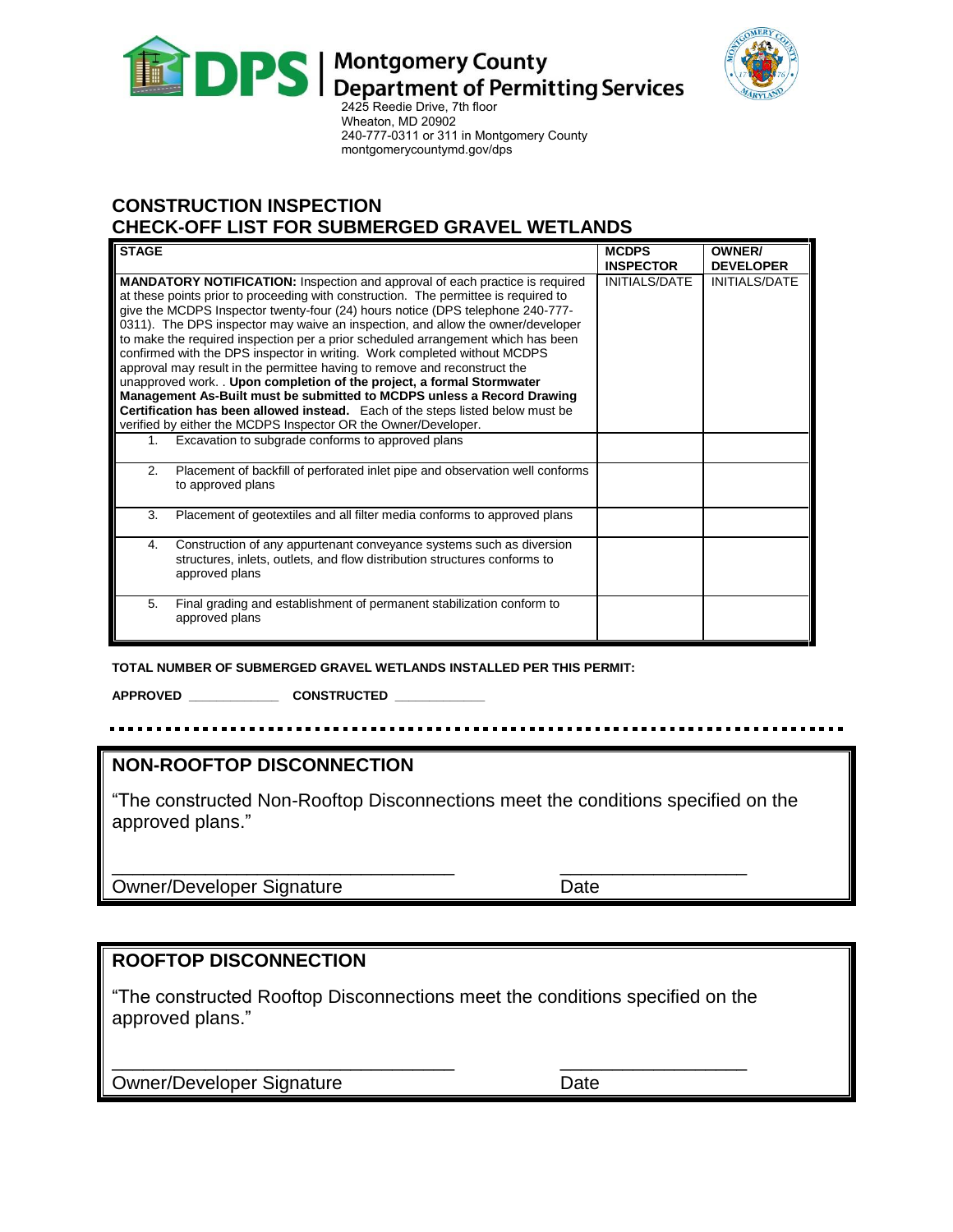



Wheaton, MD 20902 240-777-0311 or 311 in Montgomery County [montgomerycountymd.gov/dps](http://www.montgomerycountymd.gov/permittingservices) 

# **CONSTRUCTION INSPECTION**

**CHECK-OFF LIST FOR MICRO INFILTRATION TRENCH**

| <b>STAGE</b>   |                                                                                                                                                                                                                                                                                                                                                                                                                                                                                                                                                                                                                                                                                                                                                                                                                                                                                                     | <b>MCDPS</b><br><b>INSPECTOR</b> | <b>OWNER/</b><br><b>DEVELOPER</b> |
|----------------|-----------------------------------------------------------------------------------------------------------------------------------------------------------------------------------------------------------------------------------------------------------------------------------------------------------------------------------------------------------------------------------------------------------------------------------------------------------------------------------------------------------------------------------------------------------------------------------------------------------------------------------------------------------------------------------------------------------------------------------------------------------------------------------------------------------------------------------------------------------------------------------------------------|----------------------------------|-----------------------------------|
|                | <b>MANDATORY NOTIFICATION:</b> Inspection and approval of each practice is required<br>at these points prior to proceeding with construction. The permittee is required to<br>give the MCDPS Inspector twenty-four (24) hours notice (DPS telephone 240-777-<br>0311). The DPS inspector may waive an inspection, and allow the owner/developer<br>to make the required inspection per a prior scheduled arrangement which has been<br>confirmed with the DPS inspector in writing. Work completed without MCDPS<br>approval may result in the permittee having to remove and reconstruct the<br>unapproved work. Upon completion of the project, a formal Stormwater<br>Management As-Built must be submitted to MCDPS unless a Record Drawing<br>Certification has been allowed instead. Each of the steps listed below must be<br>verified by either the MCDPS Inspector OR the Owner/Developer. | <b>INITIALS/DATE</b>             | INITIALS/DATE                     |
| 1 <sub>1</sub> | Excavation for Micro Infiltration Trench conforms to approved plans                                                                                                                                                                                                                                                                                                                                                                                                                                                                                                                                                                                                                                                                                                                                                                                                                                 |                                  |                                   |
| 2.             | Placement of backfill conforms to approved plans                                                                                                                                                                                                                                                                                                                                                                                                                                                                                                                                                                                                                                                                                                                                                                                                                                                    |                                  |                                   |
| 3.             | Placement of geotextiles and filter media conforms to approved plans                                                                                                                                                                                                                                                                                                                                                                                                                                                                                                                                                                                                                                                                                                                                                                                                                                |                                  |                                   |
| 4.             | Final grading and permanent stabilization conforms to approved plans                                                                                                                                                                                                                                                                                                                                                                                                                                                                                                                                                                                                                                                                                                                                                                                                                                |                                  |                                   |
|                |                                                                                                                                                                                                                                                                                                                                                                                                                                                                                                                                                                                                                                                                                                                                                                                                                                                                                                     |                                  |                                   |

**TOTAL NUMBER OF MICRO INFILTRATION TRENCHES INSTALLED PER THIS PERMIT:**

**APPROVED \_\_\_\_\_\_\_\_\_\_\_ CONSTRUCTED \_\_\_\_\_\_\_\_\_\_\_**

# **CONSTRUCTION INSPECTION CHECK-OFF LIST FOR PERMEABLE PAVEMENTS**

| <b>STAGE</b>                                                                                                                                                                                                                                                                                                                                                                                                                                                                                                                                                                                                                                                                                                                                                                                                                                                                                        | <b>MCDPS</b><br><b>INSPECTOR</b> | <b>OWNER/</b><br><b>DEVELOPER</b> |
|-----------------------------------------------------------------------------------------------------------------------------------------------------------------------------------------------------------------------------------------------------------------------------------------------------------------------------------------------------------------------------------------------------------------------------------------------------------------------------------------------------------------------------------------------------------------------------------------------------------------------------------------------------------------------------------------------------------------------------------------------------------------------------------------------------------------------------------------------------------------------------------------------------|----------------------------------|-----------------------------------|
| <b>MANDATORY NOTIFICATION:</b> Inspection and approval of each practice is required<br>at these points prior to proceeding with construction. The permittee is required to<br>give the MCDPS Inspector twenty-four (24) hours notice (DPS telephone 240-777-<br>0311). The DPS inspector may waive an inspection, and allow the owner/developer<br>to make the required inspection per a prior scheduled arrangement which has been<br>confirmed with the DPS inspector in writing. Work completed without MCDPS<br>approval may result in the permittee having to remove and reconstruct the<br>unapproved work. Upon completion of the project, a formal Stormwater<br>Management As-Built must be submitted to MCDPS unless a Record Drawing<br>Certification has been allowed instead. Each of the steps listed below must be<br>verified by either the MCDPS Inspector OR the Owner/Developer. | <b>INITIALS/DATE</b>             | <b>INITIALS/DATE</b>              |
| Excavation to subgrade conforms to approved plans<br>1.                                                                                                                                                                                                                                                                                                                                                                                                                                                                                                                                                                                                                                                                                                                                                                                                                                             |                                  |                                   |
| 2.<br>Placement and backfill of any drainage or distribution systems conforms to<br>approved plans                                                                                                                                                                                                                                                                                                                                                                                                                                                                                                                                                                                                                                                                                                                                                                                                  |                                  |                                   |
| 3.<br>Placement of crushed stone subbase conforms to approved plans                                                                                                                                                                                                                                                                                                                                                                                                                                                                                                                                                                                                                                                                                                                                                                                                                                 |                                  |                                   |
| Placement of surface material conforms to approved plans<br>4.                                                                                                                                                                                                                                                                                                                                                                                                                                                                                                                                                                                                                                                                                                                                                                                                                                      |                                  |                                   |
| 5.<br>Final grading and permanent stabilization conforms to approved plans                                                                                                                                                                                                                                                                                                                                                                                                                                                                                                                                                                                                                                                                                                                                                                                                                          |                                  |                                   |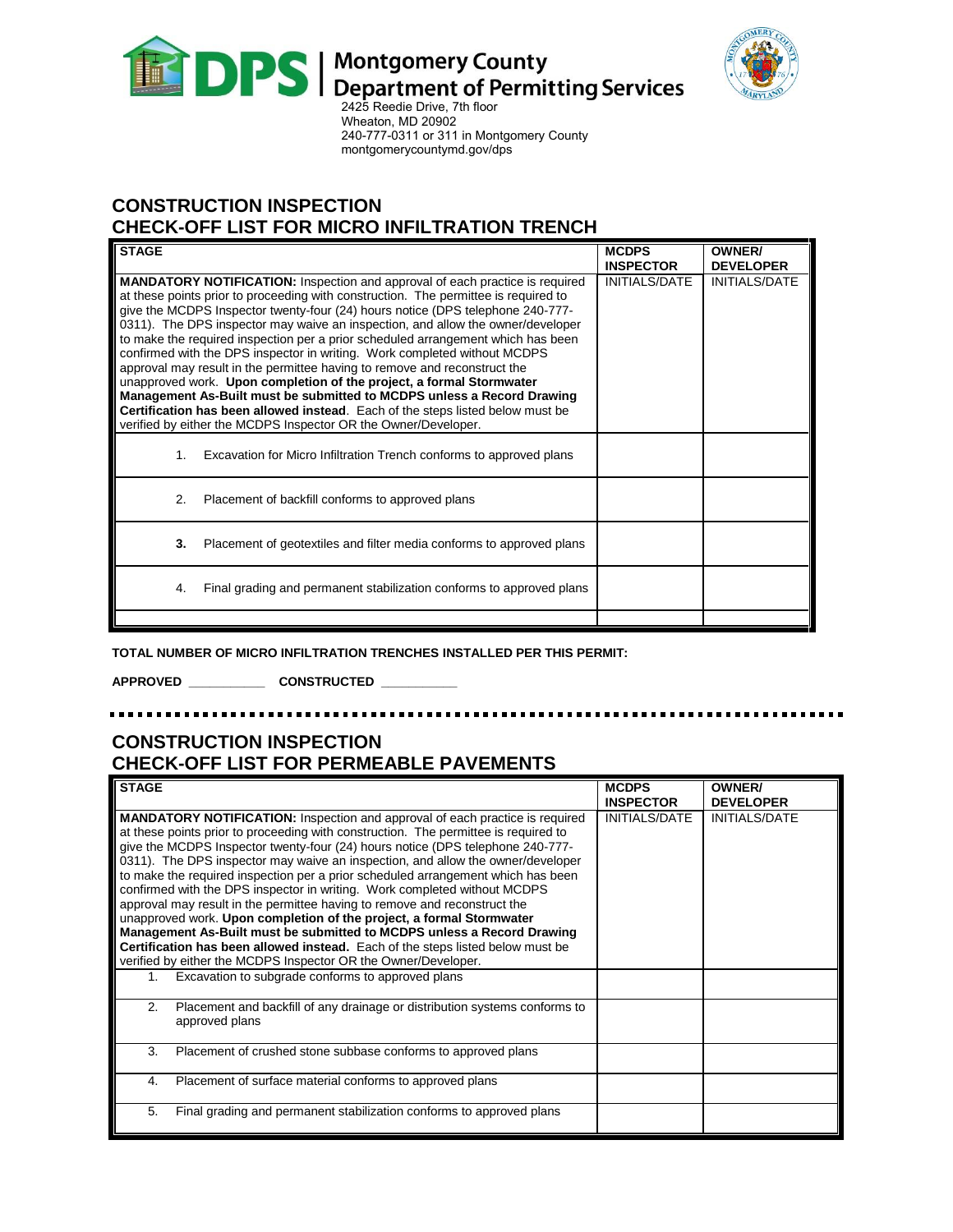



2425 Reedie Drive, 7th floor Wheaton, MD 20902 240-777-0311 or 311 in Montgomery County [montgomerycountymd.gov/dps](http://www.montgomerycountymd.gov/permittingservices) 

# **CONSTRUCTION INSPECTION CHECK-OFF LIST FOR GREEN ROOF**

| <b>STAGE</b>                                                                                                                                                                                                                                                                                                                                                                                                                                                                                                                                                                                                                                                                                                                                    | <b>MCDPS</b><br><b>INSPECTOR</b> | <b>OWNER/</b><br><b>DEVELOPER</b> |
|-------------------------------------------------------------------------------------------------------------------------------------------------------------------------------------------------------------------------------------------------------------------------------------------------------------------------------------------------------------------------------------------------------------------------------------------------------------------------------------------------------------------------------------------------------------------------------------------------------------------------------------------------------------------------------------------------------------------------------------------------|----------------------------------|-----------------------------------|
| <b>MANDATORY NOTIFICATION:</b> Inspection and approval of each practice is required<br>at these points prior to proceeding with construction. The permittee is required to<br>give the MCDPS Inspector twenty-four (24) hours notice (DPS telephone 240-777-<br>0311). The DPS inspector may waive an inspection, and allow the owner/developer<br>to make the required inspection per a prior scheduled arrangement which has been<br>confirmed with the DPS inspector in writing. Work completed without MCDPS<br>approval may result in the permittee having to remove and reconstruct the<br>unapproved work. Upon completion of the project, a formal Stormwater<br>Management As-Built must be submitted to MCDPS unless a Record Drawing | INITIALS/DATE                    | <b>INITIALS/DATE</b>              |
| Certification has been allowed instead. Each of the steps listed below must be<br>verified by either the MCDPS Inspector OR the Owner/Developer.                                                                                                                                                                                                                                                                                                                                                                                                                                                                                                                                                                                                |                                  |                                   |
| * Prior to placement of waterproofing, drainage or treatment materials,<br>1.<br>certification must be made stating that the constructed roof meets the load<br>bearing capacity specified on the approved plans.                                                                                                                                                                                                                                                                                                                                                                                                                                                                                                                               |                                  |                                   |
| Placement of drainage system conforms to approved plans<br>2.                                                                                                                                                                                                                                                                                                                                                                                                                                                                                                                                                                                                                                                                                   |                                  |                                   |
| **Placement of planting media. Certification of waterproofing must be<br>3.<br>made and confirmed by the Inspector prior to installation of planting media.                                                                                                                                                                                                                                                                                                                                                                                                                                                                                                                                                                                     |                                  |                                   |
| Installation of plant material conforms to approved plans<br>4.                                                                                                                                                                                                                                                                                                                                                                                                                                                                                                                                                                                                                                                                                 |                                  |                                   |

#### \* **GREEN ROOF BEARING CAPACITY CERTIFICATION**

I hereby certify that the constructed roof meets the load bearing capacity specified on the approved plans.

\_\_\_\_\_\_\_\_\_\_\_\_\_\_\_\_\_\_\_\_\_\_\_\_\_\_\_\_\_\_ \_\_\_\_\_\_\_\_\_\_\_\_\_\_\_\_\_\_\_\_ Owner/Developer Date

#### \*\* **GREEN ROOF WATERPROOFING CERTIFICATION**

I hereby certify that the waterproofing membrane has been installed and has been tested to ensure water tightness..

Owner/Developer Date

\_\_\_\_\_\_\_\_\_\_\_\_\_\_\_\_\_\_\_\_\_\_\_\_\_\_\_\_\_\_ \_\_\_\_\_\_\_\_\_\_\_\_\_\_\_\_\_\_\_\_

# **CONSTRUCTION INSPECTION**

**RAINWATER HARVESTING (CISTERNS AND RAIN BARRELS)**

**Upon completion of the project, a formal Stormwater Management As-Built must be submitted to MCDPS unless a Record Drawing Certification has been allowed instead.**

"The constructed Rainwater Harvesting System meets the conditions specified on the approved plans. Structures required to be water tight were tested after installation and were demonstrated to be water tight."

\_\_\_\_\_\_\_\_\_\_\_\_\_\_\_\_\_\_\_\_\_\_\_\_\_\_\_\_\_\_\_\_\_ \_\_\_\_\_\_\_\_\_\_\_\_\_\_\_\_\_\_

Owner/Developer Signature **Date** Date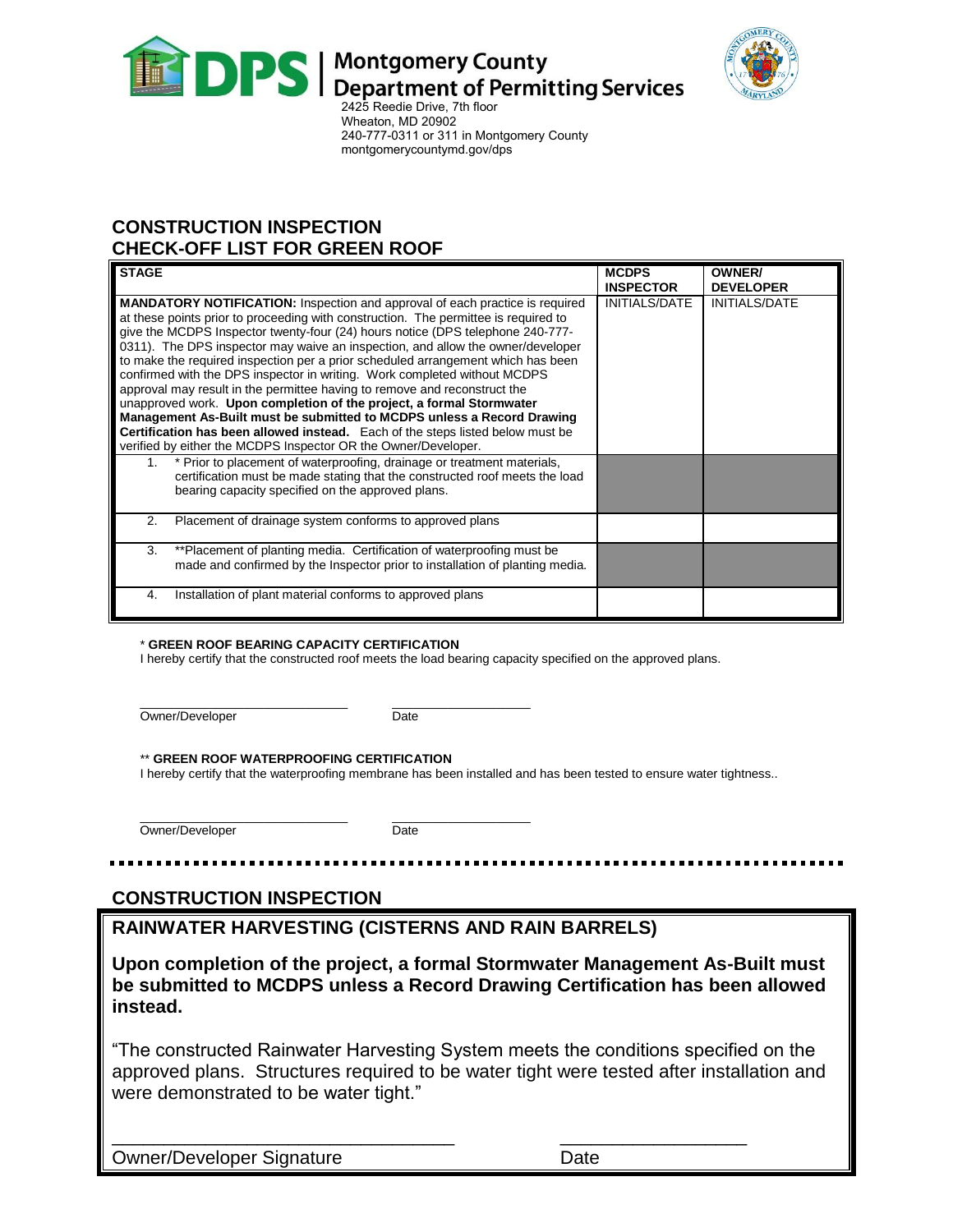



Wheaton, MD 20902 240-777-0311 or 311 in Montgomery County [montgomerycountymd.gov/dps](http://www.montgomerycountymd.gov/permittingservices) 

# **CONSTRUCTION INSPECTION CHECK-OFF LIST FOR LANDSCAPE INFILTRATION**

| <b>STAGE</b>                                                                                                                                                                                                                                                                                                                                                                                                                                                                                                                                                                                                                                                                                                                                                                                                                                                                                        | <b>MCDPS</b><br><b>INSPECTOR</b> | OWNER/<br><b>DEVELOPER</b> |
|-----------------------------------------------------------------------------------------------------------------------------------------------------------------------------------------------------------------------------------------------------------------------------------------------------------------------------------------------------------------------------------------------------------------------------------------------------------------------------------------------------------------------------------------------------------------------------------------------------------------------------------------------------------------------------------------------------------------------------------------------------------------------------------------------------------------------------------------------------------------------------------------------------|----------------------------------|----------------------------|
| <b>MANDATORY NOTIFICATION:</b> Inspection and approval of each practice is required<br>at these points prior to proceeding with construction. The permittee is required to<br>give the MCDPS Inspector twenty-four (24) hours notice (DPS telephone 240-777-<br>0311). The DPS inspector may waive an inspection, and allow the owner/developer<br>to make the required inspection per a prior scheduled arrangement which has been<br>confirmed with the DPS inspector in writing. Work completed without MCDPS<br>approval may result in the permittee having to remove and reconstruct the<br>unapproved work. Upon completion of the project, a formal Stormwater<br>Management As-Built must be submitted to MCDPS unless a Record Drawing<br>Certification has been allowed instead. Each of the steps listed below must be<br>verified by either the MCDPS Inspector OR the Owner/Developer. | INITIALS/DATE                    | <b>INITIALS/DATE</b>       |
| Excavation to subgrade conforms to approved plans<br>1.                                                                                                                                                                                                                                                                                                                                                                                                                                                                                                                                                                                                                                                                                                                                                                                                                                             |                                  |                            |
| 2.<br>Placement of backfill and observation well conforms to approved plans                                                                                                                                                                                                                                                                                                                                                                                                                                                                                                                                                                                                                                                                                                                                                                                                                         |                                  |                            |
| Placement of filter fabric, soil, and gravel media conforms to approved<br>3.<br>plans                                                                                                                                                                                                                                                                                                                                                                                                                                                                                                                                                                                                                                                                                                                                                                                                              |                                  |                            |
| Construction of appurtenant conveyance structures conforms to approved<br>4.<br>plans                                                                                                                                                                                                                                                                                                                                                                                                                                                                                                                                                                                                                                                                                                                                                                                                               |                                  |                            |
| 5.<br>Final grading and establishment of permanent stabilization conforms to<br>approved plans                                                                                                                                                                                                                                                                                                                                                                                                                                                                                                                                                                                                                                                                                                                                                                                                      |                                  |                            |

**TOTAL NUMBER OF LANDSCAPE INFILTRATION AREAS INSTALLED PER THIS PERMIT:** 

**APPROVED \_\_\_\_\_\_\_\_\_\_\_\_ CONSTRUCTED \_\_\_\_\_\_\_\_\_\_\_\_**

# **CONSTRUCTION INSPECTION CHECK-OFF LIST FOR RAIN GARDENS**

| <b>STAGE</b>                                                                                                                                                                                                                                                                                                                                                                                                                                                                                                                                                                                                                                                                                                                                                                                                                                                                                        | <b>MCDPS</b><br><b>INSPECTOR</b> | <b>OWNER/</b><br><b>DEVELOPER</b> |
|-----------------------------------------------------------------------------------------------------------------------------------------------------------------------------------------------------------------------------------------------------------------------------------------------------------------------------------------------------------------------------------------------------------------------------------------------------------------------------------------------------------------------------------------------------------------------------------------------------------------------------------------------------------------------------------------------------------------------------------------------------------------------------------------------------------------------------------------------------------------------------------------------------|----------------------------------|-----------------------------------|
| <b>MANDATORY NOTIFICATION:</b> Inspection and approval of each practice is required<br>at these points prior to proceeding with construction. The permittee is required to<br>give the MCDPS Inspector twenty-four (24) hours notice (DPS telephone 240-777-<br>0311). The DPS inspector may waive an inspection, and allow the owner/developer<br>to make the required inspection per a prior scheduled arrangement which has been<br>confirmed with the DPS inspector in writing. Work completed without MCDPS<br>approval may result in the permittee having to remove and reconstruct the<br>unapproved work. Upon completion of the project, a formal Stormwater<br>Management As-Built must be submitted to MCDPS unless a Record Drawing<br>Certification has been allowed instead. Each of the steps listed below must be<br>verified by either the MCDPS Inspector OR the Owner/Developer. | INITIALS/DATE                    | <b>INITIALS/DATE</b>              |
| Excavation to subgrade and placement of planting soil conforms to<br>1.<br>approved plans                                                                                                                                                                                                                                                                                                                                                                                                                                                                                                                                                                                                                                                                                                                                                                                                           |                                  |                                   |
| Final grading and establishment of permanent stabilization conforms to<br>2.<br>approved plans                                                                                                                                                                                                                                                                                                                                                                                                                                                                                                                                                                                                                                                                                                                                                                                                      |                                  |                                   |

#### **TOTAL NUMBER OF RAIN GARDENS INSTALLED PER THIS PERMIT:**

**APPROVED \_\_\_\_\_\_\_\_\_\_\_\_\_\_\_\_\_\_ CONSTRUCTED \_\_\_\_\_\_\_\_\_\_\_\_\_\_\_\_\_\_**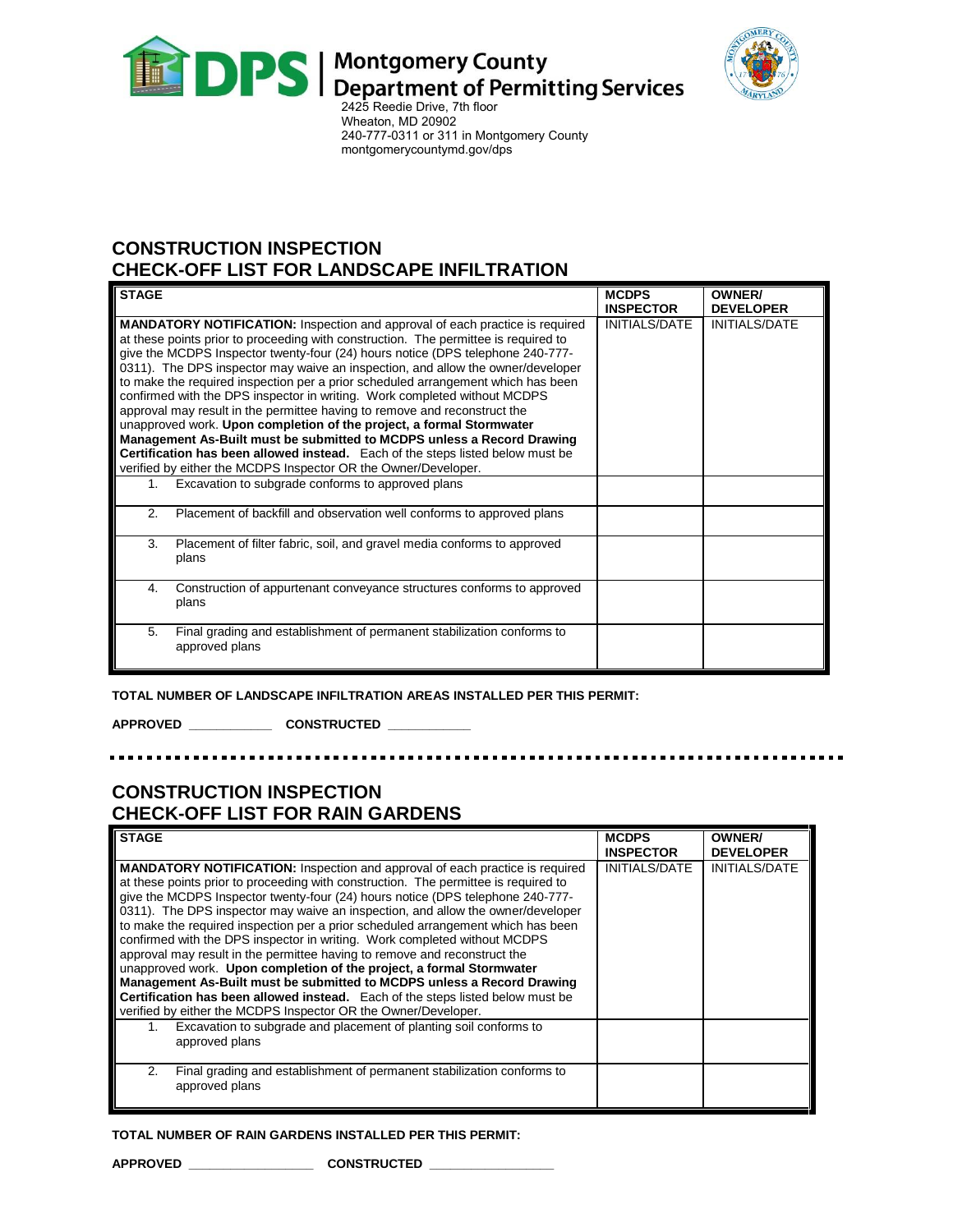



Wheaton, MD 20902 240-777-0311 or 311 in Montgomery County [montgomerycountymd.gov/dps](http://www.montgomerycountymd.gov/permittingservices) 

## **CONSTRUCTION INSPECTION CHECK-OFF LIST FOR MICRO BIORETENTION FACILITY**

| <b>STAGE</b>     |                                                                                                                                                                                                                                                                                                                                                                                                                                                                                                                                                                                                                                                                                                                                                                                                                                                                                   | <b>COUNTY</b><br><b>INSPECTOR</b> | OWNER/<br><b>DEVELOPER</b> |
|------------------|-----------------------------------------------------------------------------------------------------------------------------------------------------------------------------------------------------------------------------------------------------------------------------------------------------------------------------------------------------------------------------------------------------------------------------------------------------------------------------------------------------------------------------------------------------------------------------------------------------------------------------------------------------------------------------------------------------------------------------------------------------------------------------------------------------------------------------------------------------------------------------------|-----------------------------------|----------------------------|
| Owner/Developer. | <b>MANDATORY NOTIFICATION:</b> Inspection and approval of each practice is<br>required at these points prior to proceeding with construction. The permittee is<br>required to give the MCDPS Inspector twenty-four (24) hours notice (DPS<br>telephone 240-777-0311). The DPS inspector may waive an inspection, and allow<br>the owner/developer to make the required inspection per a prior scheduled<br>arrangement which has been confirmed with the DPS inspector in writing. Work<br>completed without MCDPS approval may result in the permittee having to remove<br>and reconstruct the unapproved work. Upon completion of the project, a formal<br>Stormwater Management As-Built must be submitted to MCDPS unless a<br>Record Drawing Certification has been allowed instead. Each of the steps<br>listed below must be verified by either the MCDPS Inspector OR the | INITIALS/DATE                     | <b>INITIALS/DATE</b>       |
| 1.               | Excavation for Micro Bioretention facility conforms to approved<br>plans                                                                                                                                                                                                                                                                                                                                                                                                                                                                                                                                                                                                                                                                                                                                                                                                          |                                   |                            |
| 2.               | Placement of stone backfill and underdrain system conforms to<br>approved plans                                                                                                                                                                                                                                                                                                                                                                                                                                                                                                                                                                                                                                                                                                                                                                                                   |                                   |                            |
| 3.               | Placement of filter media conforms to approved plans                                                                                                                                                                                                                                                                                                                                                                                                                                                                                                                                                                                                                                                                                                                                                                                                                              |                                   |                            |
| 4.               | Connecting pipes and/or grading conveyance to the facility<br>constructed per the approved plans                                                                                                                                                                                                                                                                                                                                                                                                                                                                                                                                                                                                                                                                                                                                                                                  |                                   |                            |
| 5.               | Final grading and permanent stabilization conforms to approved<br>plans                                                                                                                                                                                                                                                                                                                                                                                                                                                                                                                                                                                                                                                                                                                                                                                                           |                                   |                            |

**TOTAL NUMBER OF MICRO BIORETENTION FACILITIES INSTALLED PER THIS PERMIT :**

**APPROVED \_\_\_\_\_\_\_\_\_\_\_ CONSTRUCTED \_\_\_\_\_\_\_\_\_\_\_**

## **CONSTRUCTION INSPECTION CHECK-OFF LIST FOR REINFORCED TURF**

| <b>STAGE</b>                                                                                                                                                                                                                                                                                                                                                                                                                                                                                                                                                                                                                                                                                                                                                                                                                      | <b>MCDPS</b>         | <b>OWNER/</b>        |
|-----------------------------------------------------------------------------------------------------------------------------------------------------------------------------------------------------------------------------------------------------------------------------------------------------------------------------------------------------------------------------------------------------------------------------------------------------------------------------------------------------------------------------------------------------------------------------------------------------------------------------------------------------------------------------------------------------------------------------------------------------------------------------------------------------------------------------------|----------------------|----------------------|
|                                                                                                                                                                                                                                                                                                                                                                                                                                                                                                                                                                                                                                                                                                                                                                                                                                   | <b>INSPECTOR</b>     | <b>DEVELOPER</b>     |
| <b>MANDATORY NOTIFICATION:</b> Inspection and approval of each practice is required<br>at these points prior to proceeding with construction. The permittee is required to<br>give the MCDPS Inspector twenty-four (24) hours notice (DPS telephone 240-777-<br>0311). The DPS inspector may waive an inspection, and allow the owner/developer<br>to make the required inspection per a prior scheduled arrangement which has been<br>confirmed with the DPS inspector in writing. Work completed without MCDPS<br>approval may result in the permittee having to remove and reconstruct the<br>unapproved work. Upon completion of the project, a formal Stormwater<br>Management As-Built must be submitted to MCDPS unless a Record Drawing<br>Certification has been allowed instead. Each of the steps listed below must be | <b>INITIALS/DATE</b> | <b>INITIALS/DATE</b> |
| verified by either the MCDPS Inspector OR the Owner/Developer.                                                                                                                                                                                                                                                                                                                                                                                                                                                                                                                                                                                                                                                                                                                                                                    |                      |                      |
| Excavation to subgrade conforms to approved plans                                                                                                                                                                                                                                                                                                                                                                                                                                                                                                                                                                                                                                                                                                                                                                                 |                      |                      |
| 2.<br>Placement of subbase material conforms to approved plans                                                                                                                                                                                                                                                                                                                                                                                                                                                                                                                                                                                                                                                                                                                                                                    |                      |                      |
| 3.<br>Placement of surface material conforms to approved plans                                                                                                                                                                                                                                                                                                                                                                                                                                                                                                                                                                                                                                                                                                                                                                    |                      |                      |